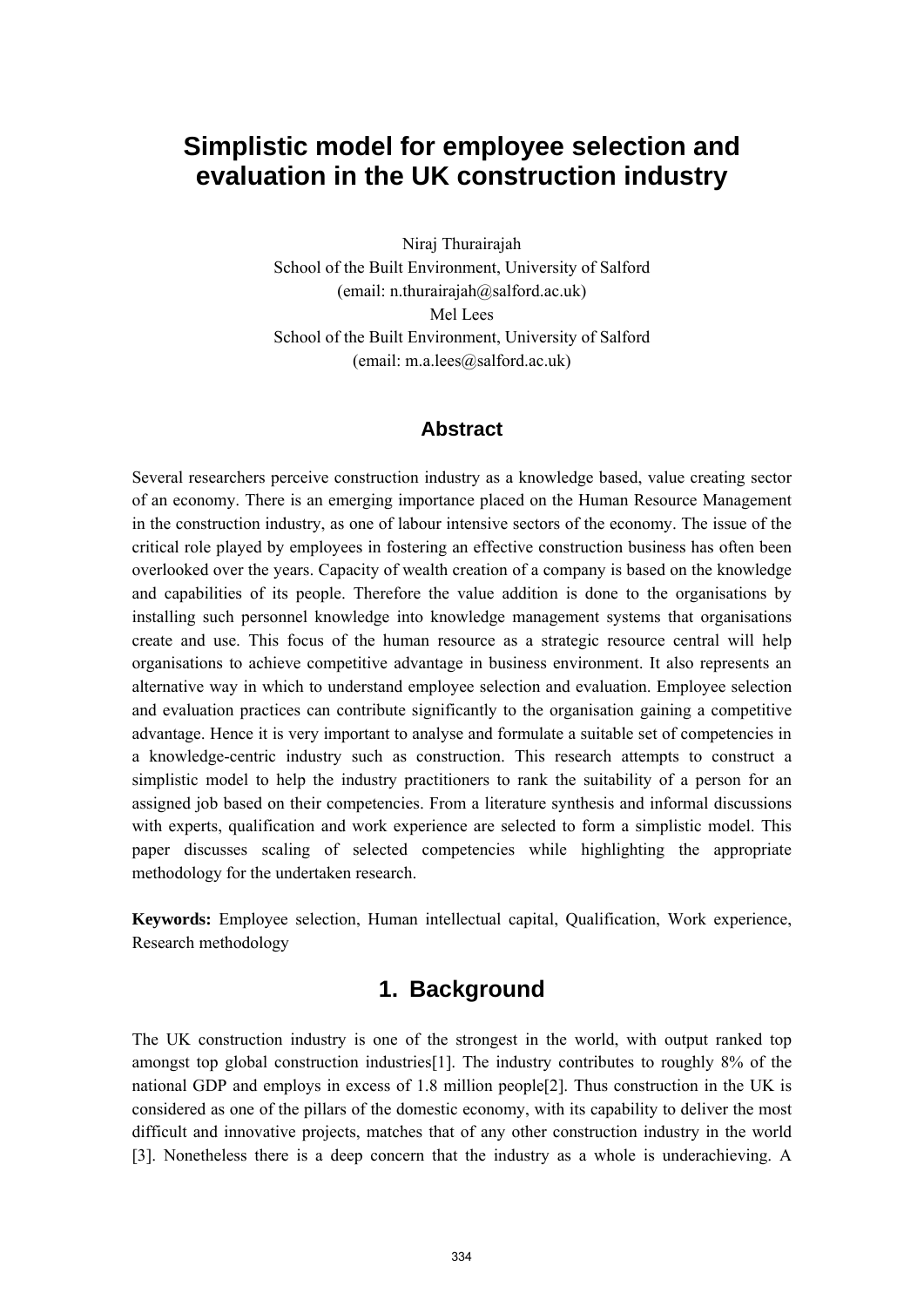considerable amount of attention and effort has been directed in number of disciplines to address the industry's poor performance level. In light of this, it is increasingly being acknowledged that knowledge management can bring about the much needed innovation and improved performance in the UK construction industry [4, 5]. Furthermore several researchers perceive the construction industry as a knowledge based, value creating sectors of the economy [6, 7]. This affirms the transition of the construction industry from an asset-centric to a knowledge-centric business environment.

There is an emerging importance placed on the Human Resource Management in the construction industry, as one of labour intensive sectors of the economy, which is still considered to be an uncharted territory [8] within construction organisations. Nesan & Holt [9] argue that the issue of the critical role that employees play in fostering an effective construction business has often been overlooked over the years. According to Cooke-Davies [10], "it is people who deliver the projects and not processes and systems", which gains increased validity in the context of labour intensive construction industry. Hence it is prerequisite to define more appropriate and realistic employee selection and evaluation for the creation of knowledgecentric construction industry.

# **2. Importance of Intellectual Capital**

Even though commentators tend to use different terminologies to explicate two types of organisational assets, commonly they can be divided into tangible and intangible assets. While tangible assets are referred as traditional or physical assets [11, 12], intangible assets are mostly referred as intellectual capital [13-17]. Despite the differences in the usage of terminology, many researchers believe in the importance of intellectual capital over the traditional tangible assets of an organisation.

According to Petty and Guthrie [17], the commonly held definition of intellectual capital is that offered by Organisation for Economic Co-operation and Development(OECD) which describes intellectual capital as the economic value of two categories of intangible assets of a company, organisational capital and human capital. Organisational capital refers to organisational infrastructure such as software systems, distribution networks, and supply chains. The term human capital corresponds to human resources, consists of education, competencies, values, attitudes and experience components [18]. Various other authors consider intellectual capital as the combination of human capital, structural capital and relationship capital. Interestingly, of these various categorisations of intellectual capital, human capital is regarded as the most valuable asset [19].

The advocates of the human capital approach emphasise that many of the assets that individuals bring to the organisation are intangible, premised in individual, tacit knowledge rather than the more explicit, explicated, formal, routine and standardised knowledge [18, 20, 21]. Capacity of wealth creation of a company is based on the knowledge and capabilities of its people [22]. Therefore the value addition is done to the organisations by installing such personnel knowledge into knowledge management systems that organisations create and use. This focus of the human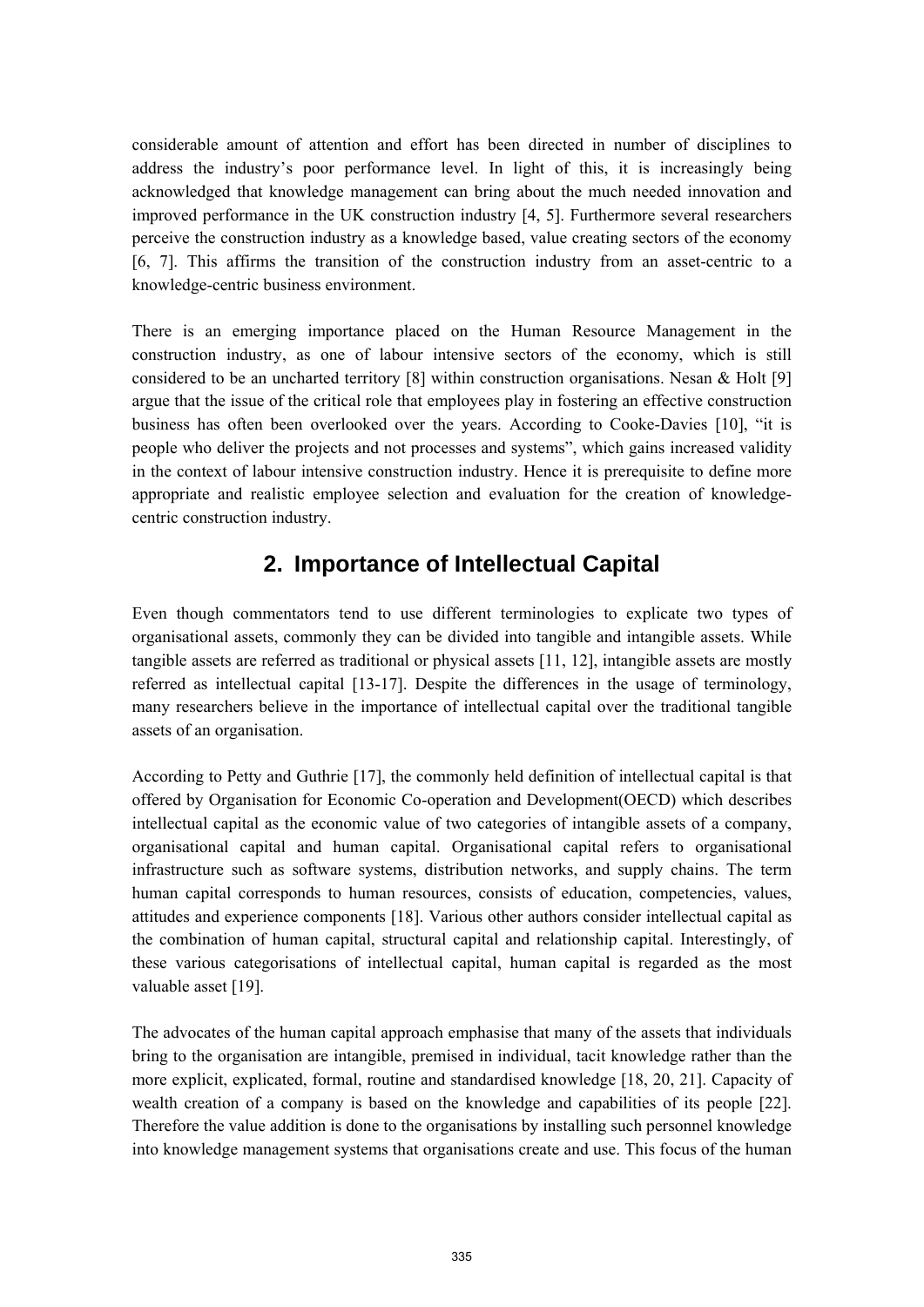resource as a strategic resource central will help organisations to achieve competitive advantage in business environment. It also represents an alternative way in which to understand employee selection and evaluation.

The contemporary employee selection and evaluation is a complex decision-making process that has a means that places the right employees in the right jobs at the right time [23]. These are key human resource practices in any organisation which can contribute significantly to the organisation gaining a competitive advantage. Several researchers from the field of knowledge management consider that success of an organisation is formed by the interaction between individuals and several types of knowledge [24, 25]. Organisations frequently spend considerable resources making an effort to engage employees who are well suited to the positions that should be filled. Engaging employees may be subjected to the trial time, but in case of poor or disappointing employees, there are often substantial costs associated with the engaging, training, and firing before realising that an employee is inadequate. Therefore these painstaking decisions can be very significant at the beginning about whom to engage [26].

Individual competency is anything that an employee brings to a job or acquires along the way throughout a carrier that ultimately contributes to the success of entire organisation [27]. This includes relevant skills, knowledge, abilities, formal education and experience gained on the job. As a distinctive concept, a competency goes further to include any other demonstrable personal attribute that improves performance [27]. According to Cardy and Selverajan [28] competency model is considered as the set of competencies associated with a job or role in an organisation. Core of these competency models are built by determining the factors which are used as the basis for assessing the relative value of employee suitability. Criteria of competency models are influenced by strategic vision and mission goals which are again interrelated to organisational culture and leadership. Furthermore external environment and requirements derived from its dynamic nature also influence the selection criteria of a competency model.

Perhaps the dominant model to date is the development on generic competencies. The fundamental assumption behind generic competencies is that a set of characteristics necessary for success across organisational settings can be identified [28]. Hence it is very important to analyse and formulate a suitable set of generic competencies in a knowledge-centric industry such as construction. Perhaps, one way of looking at this is by understanding various 'human intellectual capital measures', which represents the areas where personnel knowledge can add value to an organisation to achieve competitive advantage in business environment. Hence, by analysing these 'human intellectual capital measures' a generic criteria for employee selection and evaluation can be formulated.

## **3. Human intellectual capital measures**

The research and published literature on measuring and reporting intellectual capital has grown rapidly over the years. The current focus of intellectual capital research work is primarily concerned with the process of creating and managing intellectual capital and understanding of better measurement of intellectual capital. Measurement of intellectual capital is mainly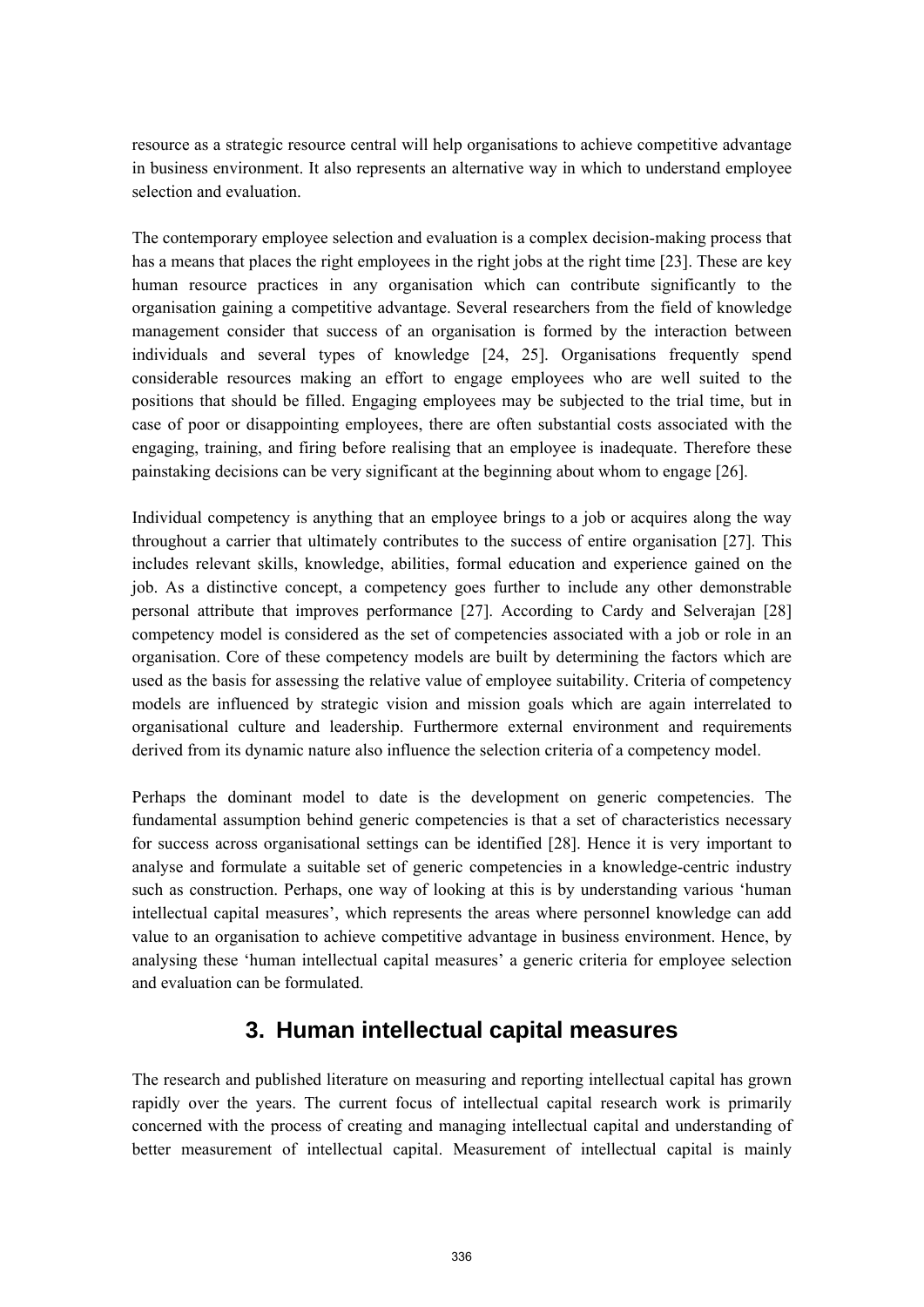concerned with finding the best metrics to use for the purpose of measuring human intellectual capital. Skandia navigator/ value scheme developed by Edvinsson and Malone [20], the balanced scorecard by Kaplan and Norton [29], Sveiby's intangible assets monitor [30]; intellectual capital rating approach are few of them, currently being used under the intellectual capital measurement domain.

Leif Edvinsson, the chief architect behind Skandia's initiatives developed a dynamic and holistic intellectual capital reporting model, the *Navigator* with five areas of focus: financial, customer, process, renewal and development, and human capital. This new accounting taxonomy identifies the roots of a company's value by measuring hidden dynamic factors that underlie "the visible company of buildings and products" [20]. Here, human capital is considered as the combined knowledge, skill, innovativeness, and ability of the company's individual employees to meet the task at hand, which also includes the company's values, culture, and philosophy. The other important intellectual capital measurement system was proposed by Sveiby [30], which is based on three families of intangible assets: external structure (brands, customer and supplier relations), Internal structure (the organisation: management, legal structure, manual systems, attitudes, R&D and software) and individual competence (education and experience).

Another Intellectual capital measurement model is intellectual capital rating approach, which was developed by Intellectual Capital Sweden to enable firms to manage their intangible assets better and to give companies a practical tool to use when discussing, analysing and measuring intellectual capital [31]. It is originally based on ideas put forth by Sveiby [30] indicating a division in internal, external and market assets. The intellectual capital rating model contains three main areas of intellectual capital; organisational structural capital, human capital and relational structural capital. Once again the core of this intellectual capital model is the human capital. Based on these models various authors looked into different types intellectual capital measures to help organisations to strengthen and improve their competitive advantage by measuring and recuperating intellectual capital. Table 1 provides the list of measures used by various commentators to evaluate employee competence/human capital. This list only provides the concerned factors mentioned the researchers in their research article.

From this analysis is it evident that qualification and work experience are perceived as the most important factors in determining employee competence/human capital. Most of the authors on this area agree with the importance of these two factors and suggested other factors which would also help the organisation in improving its culture and competitive advantage. Few informal communications conducted with academics and industry practitioners suggest the same. Especially the employee selection and evaluation based on qualification and work experience is found to be very common in the practice. However, there is a concern over the class of qualification, decay of 'knowledge from qualification' over the years, relevance of the qualification, relevance of the work experience and relative importance of work experience to qualification. Having these in mind, this research proposes a simplistic model for competency based employee selection and evaluation in the UK construction industry.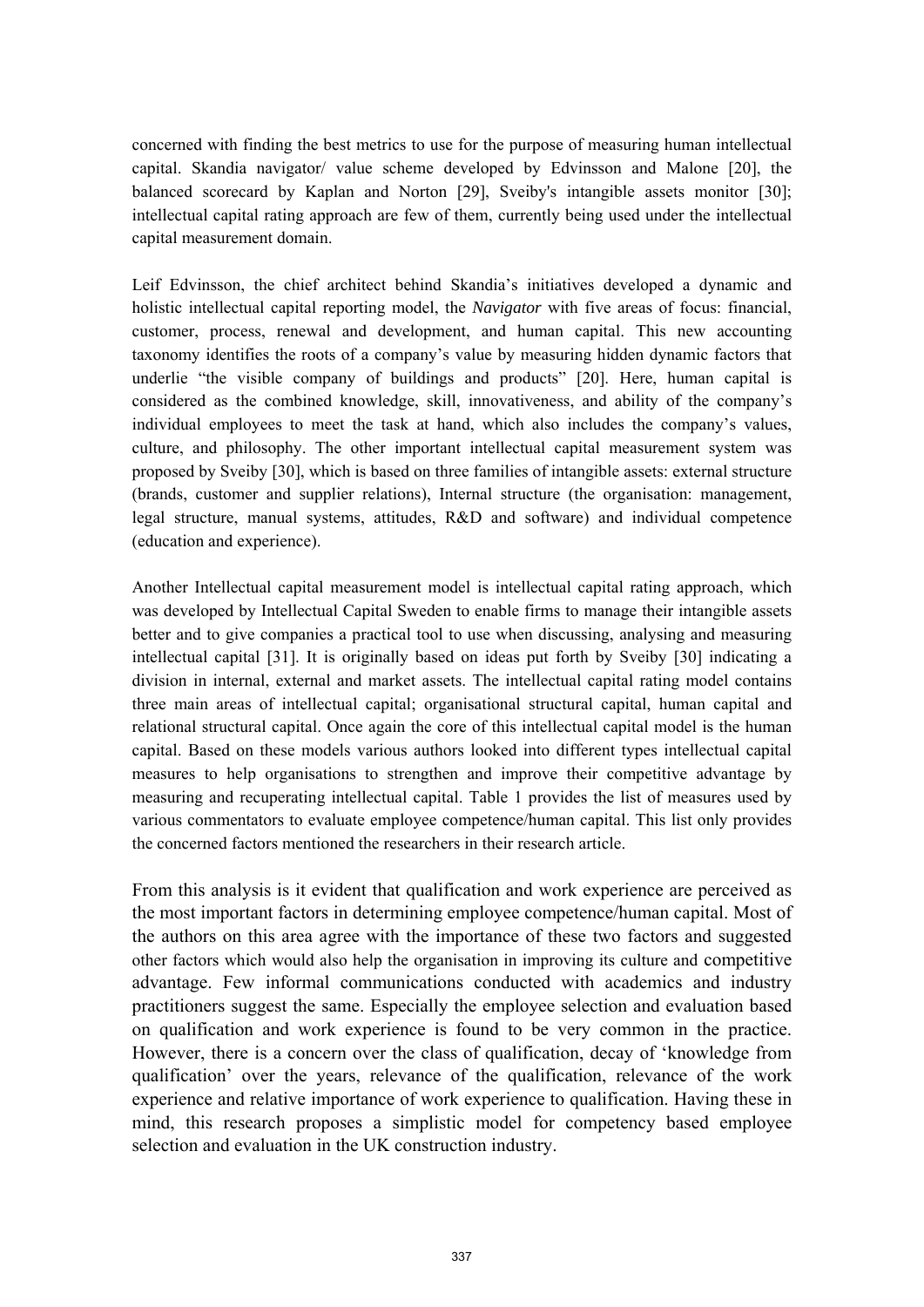|  |  |  |  | Table 1: Sources of reference for various Human Intellectual Capital measures |  |
|--|--|--|--|-------------------------------------------------------------------------------|--|

|                         | Armstrong and Baron [32] | Caddy [14] | Edvinsson and Malone [20] | Golec and Kahya <sup>[23]</sup> | Guthrie [33] | Kennedy and Dresser [27] | Petty and Guthrie [17] | Sveiby [30] | Turner and $\cos$ [34] |
|-------------------------|--------------------------|------------|---------------------------|---------------------------------|--------------|--------------------------|------------------------|-------------|------------------------|
| Qualification           | $\sqrt{}$                |            | $\sqrt{ }$                | $\sqrt{ }$                      | $\sqrt{2}$   |                          | $\sqrt{ }$             | $\sqrt{ }$  |                        |
| Work experience         |                          | V          | $\sqrt{ }$                |                                 | $\sqrt{ }$   |                          | $\sqrt{ }$             | $\sqrt{}$   |                        |
| Training and education  | $\sqrt{}$                | V          | $\sqrt{ }$                | V                               |              |                          |                        | $\sqrt{}$   |                        |
| Rewards and recognition |                          | $\sqrt{}$  |                           |                                 |              |                          |                        |             |                        |
| Communication skills    | $\sqrt{}$                |            |                           | V                               |              | $\sqrt{}$                |                        |             |                        |
| Innovative capabilities |                          |            | $\sqrt{}$                 | $\sqrt{ }$                      |              |                          | $\sqrt{}$              |             | $\sqrt{2}$             |
| Leadership qualities    | $\sqrt{}$                |            | V                         | V                               |              |                          |                        |             | N                      |
| Salaries and benefits   |                          | $\sqrt{ }$ |                           |                                 |              |                          |                        | $\sqrt{}$   |                        |
| Involvement in projects |                          |            |                           |                                 |              |                          |                        | $\sqrt{}$   |                        |
| Value and attitude      | $\sqrt{}$                |            |                           | $\sqrt{}$                       |              |                          |                        | $\sqrt{}$   |                        |
| Loyalty                 |                          |            | $\sqrt{ }$                |                                 |              |                          |                        |             |                        |

### **4. Development of simplistic model for competency based employee selection and evaluation**

Focus of this research is to propose a simplistic model to help the industry practitioners to rank the suitability of a person for an assigned job. As such, research intends to develop a simplistic model based only on easily observable major human intellectual capital measures, qualification and work experience. Furthermore, an additive model is found to be appropriate than a multiplicative model. Multiplicative model will result to zero 'human intellectual capital' without either qualification or work experience. To avoid this, an additive, simplistic model is proposed for this study. However, concerns such as class of qualification, decay of 'knowledge from qualification' over the years, relevance of the qualification, relevance of the work experience and relative importance of work experience to qualification are also incorporated into this model.

$$
Y = r_1 dQ + r_2 cE
$$

Where,  $Y =$  Human intellectual capital

 $r_1$  = Relevance of the qualification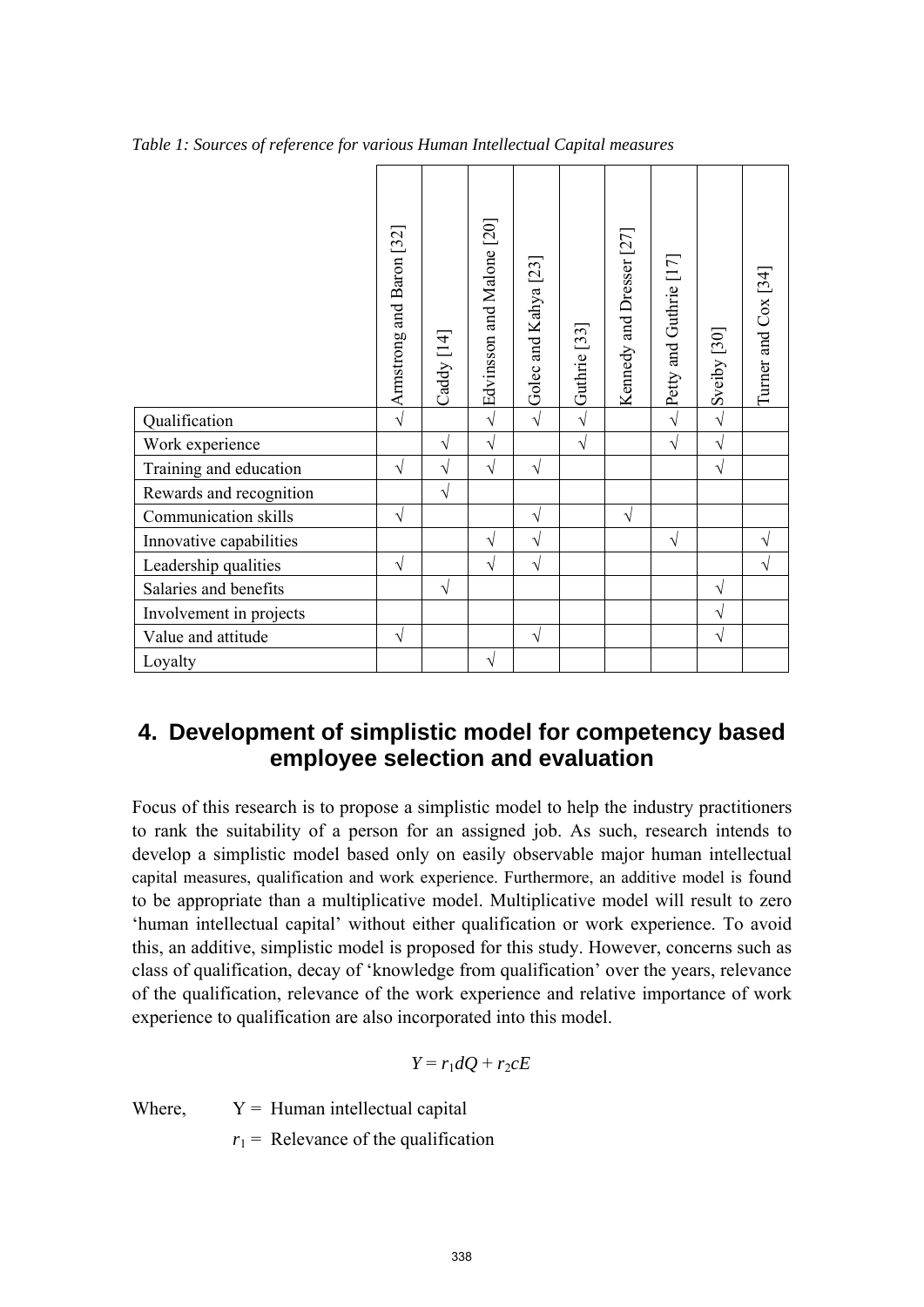- $d =$  Decay of 'knowledge from qualification' over the years
- *Q* = Qualification
- $r_2$  = Relevance of the work experience
- $c =$  Relative importance/weighting of work experience to qualification
- $E =$  Work experience

Here, *Y* is proposed to be measures in human intellectual capital units, only to assist the ranking of suitable personals. As shown in figure 1, human capital measures are dependent on several organisational characters and decision maker. Especially relevance of the qualification  $(r_1)$  and work experience  $(r_2)$  are very subjective and they are left for the management/decision maker for a suitable employee selection and evaluation. This research attempts to determine 'decay of knowledge from qualification over the years' (*d*) and 'relative importance/weighting of work experience to qualification'(*c*) to help the practitioners with easy and general decision making process. However, it is prerequisite to quantify qualification (*Q*) and work experience (*E*) to measure human intellectual capital. Other than the coefficients of work experience, it is easily quantifiable.

#### **4.1 Qualification**

Quantifying qualification is very important since qualification is considered as an independent variable in this model. The National Qualifications Framework (NQF) sets out the levels against which a qualification can be recognised in England, Wales and Northern Ireland. This is a widely accepted framework which illustrates the level and category of those qualifications, which have been accredited by the Qualifications and Curriculum Authority (QCA), which enable recognition of candidates' achievements and which facilitate career progression. Here, higher education qualifications are categorised into 5 levels in terms of their minimum amount of required credit at the point at which the qualification is awarded (QCA, 2007). The amount of credit attributed is based upon an estimation of the learning time, which it would take the average learner to achieve the specified learning outcomes. The tariff used to determine the relationship between learning time and credit is averaged at 10 hours (QCA, 2004). Hence, 'credit requirements for each qualification' can be considered as directly proportional to the 'amount of required knowledge acquisition' which enables scaling of qualifications against credit requirements. Following Table defines the credit requirements for major higher education qualifications of NQF. Details of other qualifications and incorporation of class of qualification are still to be explored in the first phase of the study to quantify qualifications and to scale them against credit definitions.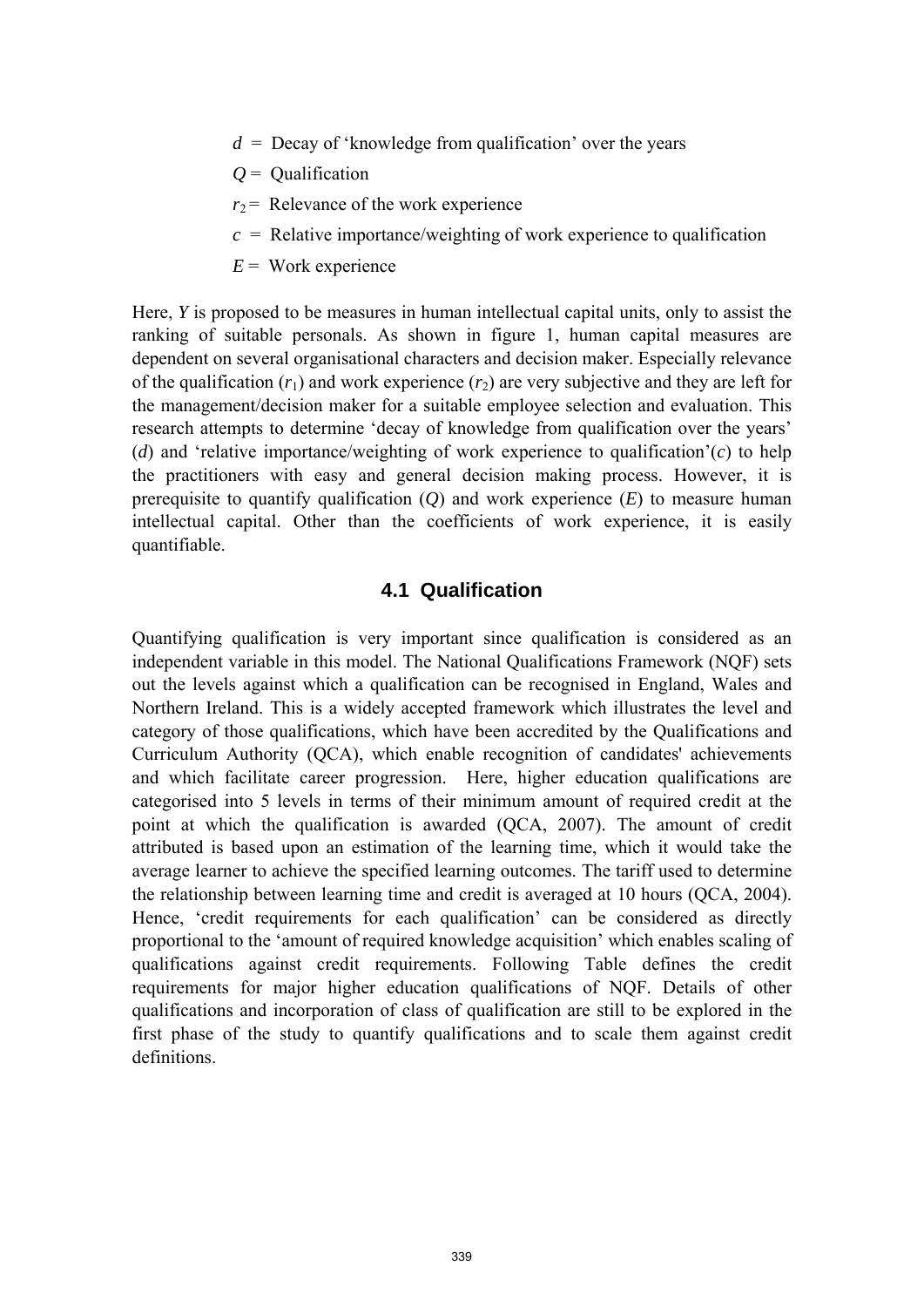| <b>Qualifications</b>               | <b>FHEQ</b><br>qualification levels | <b>Credit definitions</b> | <b>Accumulative</b><br>credit definitions |  |
|-------------------------------------|-------------------------------------|---------------------------|-------------------------------------------|--|
| Doctorate                           |                                     | 540                       | 900                                       |  |
| <b>Masters Degree</b>               | M                                   | 180                       | 540                                       |  |
| <b>Bachelors Degree</b>             | H                                   | 360                       | 360                                       |  |
| Diploma of Higher<br>Education      |                                     | 240                       | 240                                       |  |
| Certificates of Higher<br>Education |                                     | 120                       | 120                                       |  |

*Table 2: Framework for higher education (FHEQ) qualifications and their credit definitions* 

## **5. Research Methodology**

This research is aimed to develop a simplistic model to measure human intellectual capital for employee selection and evaluation. This is largely a model development/theory building attempt by quantitative research methods using primary data gathered from employers' opinion. As discussed above, firstly it is important to quantify qualification (*Q*) and work experience (*E*) before estimating decay of knowledge from qualification over the years' (*d*) and 'relative importance/weighting of work experience to qualification'(*c*). As such this research is divided into three phases of data collection and analysis to develop this competency based model for employee selection and evaluation.

As shown in Table 3, the exploratory, first phase of the research focuses on quantifying qualification (*Q*) and work experience (*E*). Above mentioned guidelines will be assessed with expert opinion gathered from unstructured interviews to form an accepted scale of measurement. This qualitative, rich data is expected to provide guidance to understand the influence of different methods of scaling. The main, second phase of the research will concentrate on estimating *d* and *c* which are more quantitative. The details and scaling of qualification  $(O)$  and work experience  $(E)$  will also be confirmed in this phase. For this a survey method would be more appropriate to collect quantitative data which would be analysed with regression analysis. In the third phase of the study, case study employer will be asked to rank a list of employees and the ranks will be compared to the ranks achieved from the list created from the usage of the constructed model. Significance of this ranking will be evaluated against 'degrees of freedom' to determine the level of significance, which would help the hypothesis testing in this phase. Since it is a model testing/theory testing phase, case study approach is more appropriate to improve the validity of this model in the UK construction industry.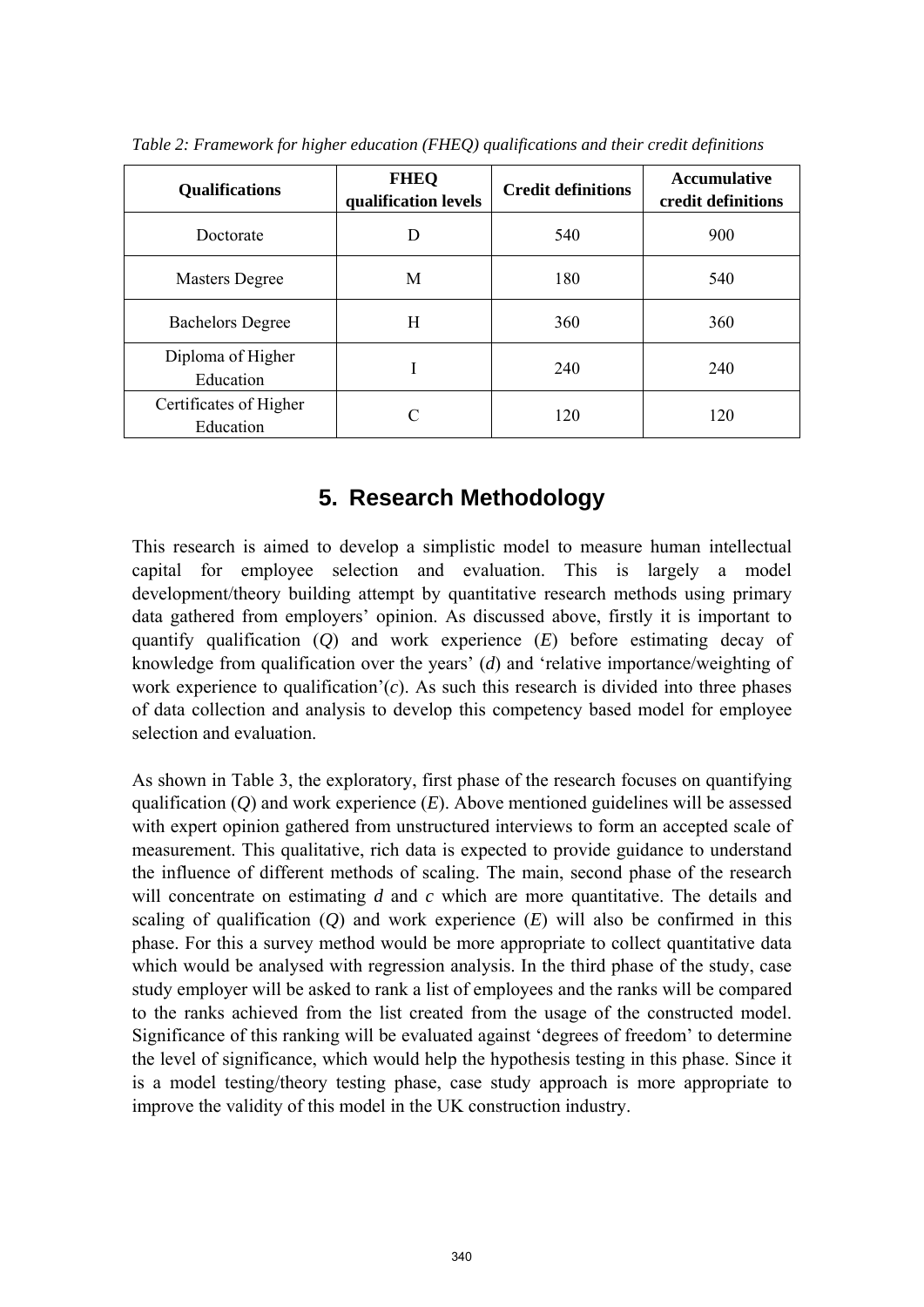*Table 3: Research Methodology* 

| <b>Phase</b> | <b>Research type</b> | <b>Research method</b> | <b>Research techniques</b>                      |  |  |
|--------------|----------------------|------------------------|-------------------------------------------------|--|--|
|              | Exploratory research | Expert opinion         | Interviews and content analysis                 |  |  |
| 2            | Model development    | Survey                 | Questionnaire survey and<br>regression analysis |  |  |
|              | Model testing        | Case study             | Questionnaire and hypothesis<br>testing         |  |  |

## **6. Conclusion and further research**

Employee selection and evaluation practices can contribute significantly to the organisation gaining a competitive advantage. This research attempts to construct a simplistic model to help the industry practitioners to rank the suitability of a person for an assigned job based on their competencies. Person's qualification and work experience are selected as competencies by literature synthesis and informal interviews to construct this model. With the usage of an additive model and scaling of qualification based on accumulative credits, a simplistic competency based employee selection and evaluation model is formed. However, concerns such as class of qualification, decay of 'knowledge from qualification' over the years, relevance of the qualification, relevance of the work experience and relative importance of work experience to qualification are also incorporated into this model. Appropriate research methods and techniques are selected to build and test this model and to improve its validity for the use of the UK construction industry.

#### **References**

[1] DTI, *Construction statistics annual report 2006*. 2006, TSO: London.

[2] Fairclough, J., *Rethinking Construction Innovation and Research: A review of government R & D policies and practices*. 2002, Department of Trade and Industry: London.

[3] Egan, J., *Rethinking Construction: report of the construction task force*. 1998, Department of the Environment, Transport and the Regions: London.

[4] Egbu, C.O., J. Sturgesand, and B. Bates, *Learning from Knowledge Management and Trans-Organisational Innovations in Diverse Project Management Environments*, in *Proceedings of the 15 Annual Conference of the Association of Researchers in Construction Management (ARCOM)*, W.P. Hughes, Editor. 1999: Liverpool John Moores University, Liverpool. p. 95- 103.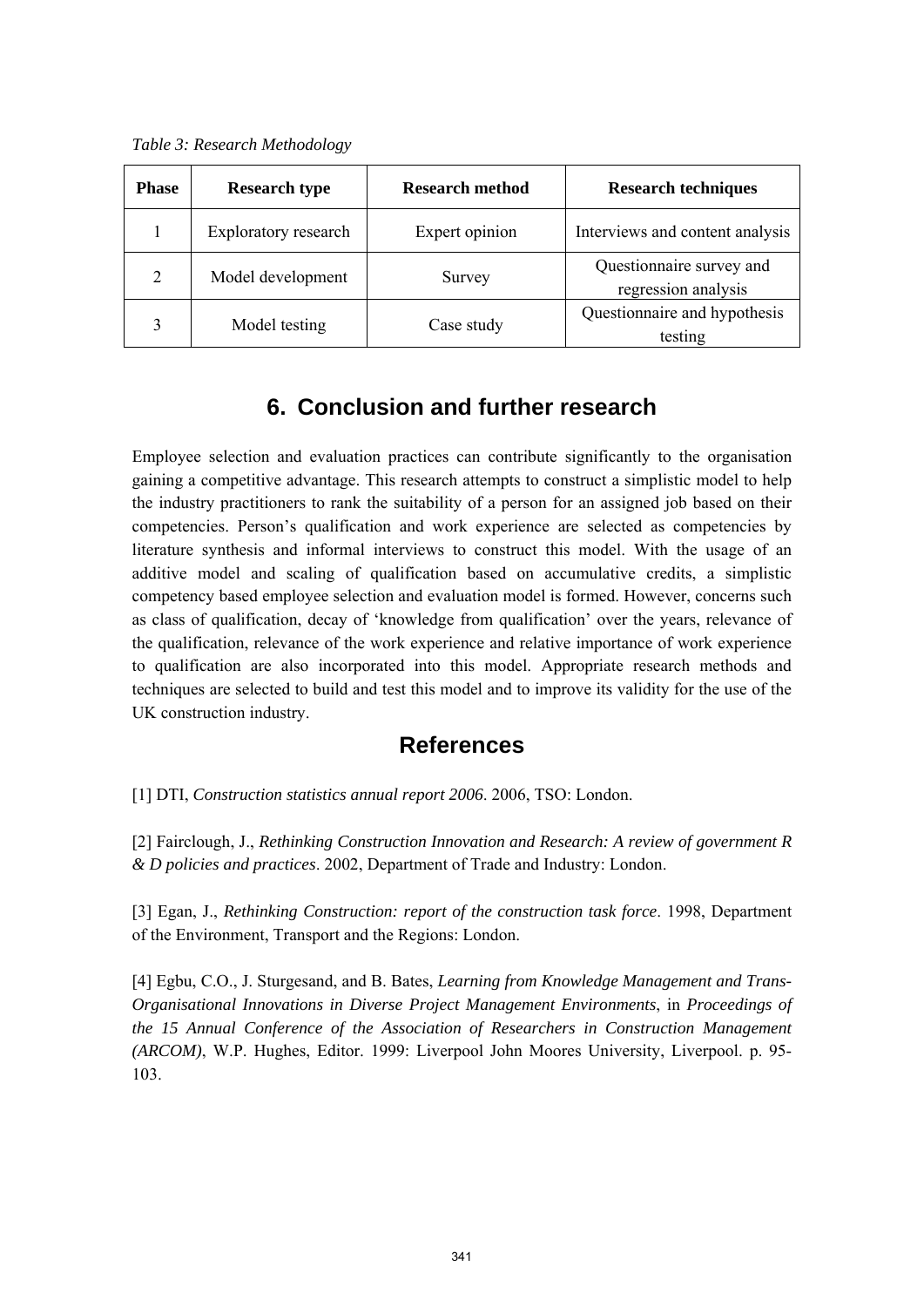[5] Kamara, M.J., et al. *Conceptual framework for live capture and reuse of project knowledge*. Construction informatics Digital library 2003 [cited: Available from: http://itc.scix.net/data/works/att/w78-2003-178.content.pdf.

[6] Egbu, C.O. and H.S. Robinson, *Construction as Knowledge Based Industry*, in *Knowledge Management in Construction*, C.J. Anumba, C.O. Egbu, and M.P. Carrillo, Editors. 2005, Blackwell: UK.

[7] Robinson, H.S., et al., *Linking knowledge management strategy to business performance in construction organisations*, in *Proceedings of the 17 Annual Conference of the Association of Researchers in Construction Management (ARCOM)*, A. Akintoye, Editor. 2001: University of Salford, Manchester, UK.

[8] Kululanga, G.K. and R. McCaffer, *Measuring knowledge management for construction organizations.* Engineering Construction & Architectural Management (Blackwell Publishing Limited), 2001. **8**(5/6): p. 346-354.

[9] Nesan, L.J. and G.D. Holt, *Empowerment in construction : the way forward for performance improvement* 1999, Baldock, England: Research Studies Press.

[10] Cooke-Davies, T., *The 'real' success factors on projects.* International Journal of Project Management, 2002. **20**(3): p. 185.

[11] Civi, E., *Knowledge management as a competitive asset: a review.* Marketing Intelligence & Planning, 2000. **18**(4).

[12] Drucker, P., *Managing for the future: The 1990s and beyond*. 1992, New York: Truman Talley Books.

[13] Bontis, N., *Intellectual capital: An exploratory study that develops measures and models.* Management Decision, 1998. **36**(2): p. 63.

[14] Caddy, I., *Issues Concerning Intellectual Capital Metrics and Measurement of Intellectual Capital.* Singapore Management Review, 2002. **24**(3): p. 77-88.

[15] Marr, B. and K. Moustaghfir, *Defining intellectual capital a three-dimensional approach.* Management Decision, 2005. **43**(9): p. 1114-1128.

[16] Mouritsen, J., P.N. Bukh, and B. Marr, *Reporting on intellectual capital: why, what and how?* Measuring Business Excellence, 2004. **8**(1): p. 46-54.

[17] Petty, R. and J. Guthrie, *Intellectual capital literature review: Measurement, reporting and management.* Journal of Intellectual Capital, 2000. **1**(2): p. 155 - 176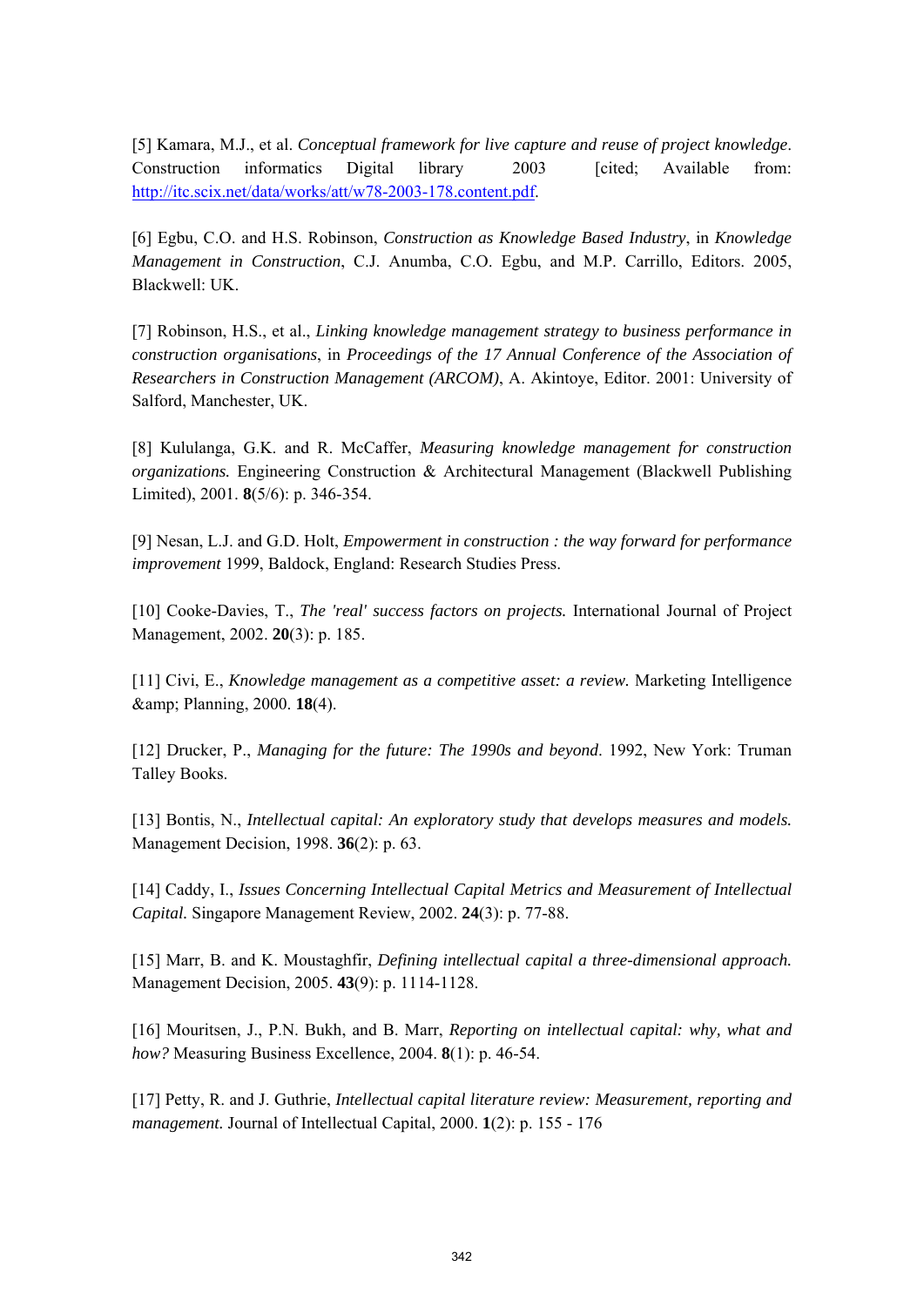[18] Garavan, T.N., et al., *Human capital accumulation: the role of human resource development.* Journal of European Industrial Training, 2001. **25**(2): p. 48 - 68.

[19] Brennan, N. and B. Connell, *Intellectual capital: current issues and policy implications.* Journal of Intellectual Capital, 2000. **1**(3): p. 206 - 240.

[20] Edvinnson, L. and M. Malone, *Intellectual Capital: Realising Your Company's True Value by Finding its Hidden Roots*. 1997, New York: Harper Collins.

[21] Marsick, V.J. and K. Watkins, *Envisioning new organisations for learning*, in *Understanding Learning at Work*, D. Bowd and J. Garrick, Editors. 1999, Routledge: London.

[22] Savage, C.M., *Fifth Generation Management: Co-creating Trough Virtual Enterprising Dynamic Teaching, and Knowledge Networking*. 1990, Newton: Butterworth-Heinemann.

[23] Golec, A. and E. Kahya, *A fuzzy model for competency-based employee evaluation and selection.* Computers & Industrial Engineering, 2007. **52**(1): p. 143-161.

[24] Koskinen, K.U., *Evaluation of tacit knowledge utilization in work units.* Journal of Knowledge Management, 2003. **7**(5).

[25] Nonaka, K. and H. Takeuchi, *The knowledge-creating company : how Japanese companies create the dynamics of innovation*. 1995, New York: Oxford University press.

[26] Baron, J.N. and D.M. Kreps, *Strategic human resources : frameworks for general managers*. 1999, New York: John Wiley.

[27] Kennedy, P.W. and S.G. Dresser, *Creating a Competency-Based Workplace. (Cover story).* Benefits & Compensation Digest, 2005. **42**(2): p. 1-23.

[28] Cardy, R.L. and T.T. Selvarajan, *Competencies: Alternative frameworks for competitive advantage.* Business Horizons, 2006. **49**(3): p. 235-245.

[29] Kaplan, R.S. and D.P. Norton, *Using the Balanced Scorecard as a Strategic Management System.* Harvard Business Review, 1996. **74**(1): p. 75-85.

[30] Sveiby, K.E., *The new organisational wealth: managing and measuring knowledge-based assets*. 1997, San Francisco: Berrett-Koehler Publishers, Inc.

[31] Jacobsen, K., P. Hofman-Bang, and R. Nordby, Jr., *The IC Rating model by Intellectual Capital Sweden.* Journal of Intellectual Capital, 2005. **6**(4): p. 570 - 587.

[32] Armstrong, M. and A. Baron, *Performance Management: The New Realities*. 1998, London: Institute of Personal and Development.